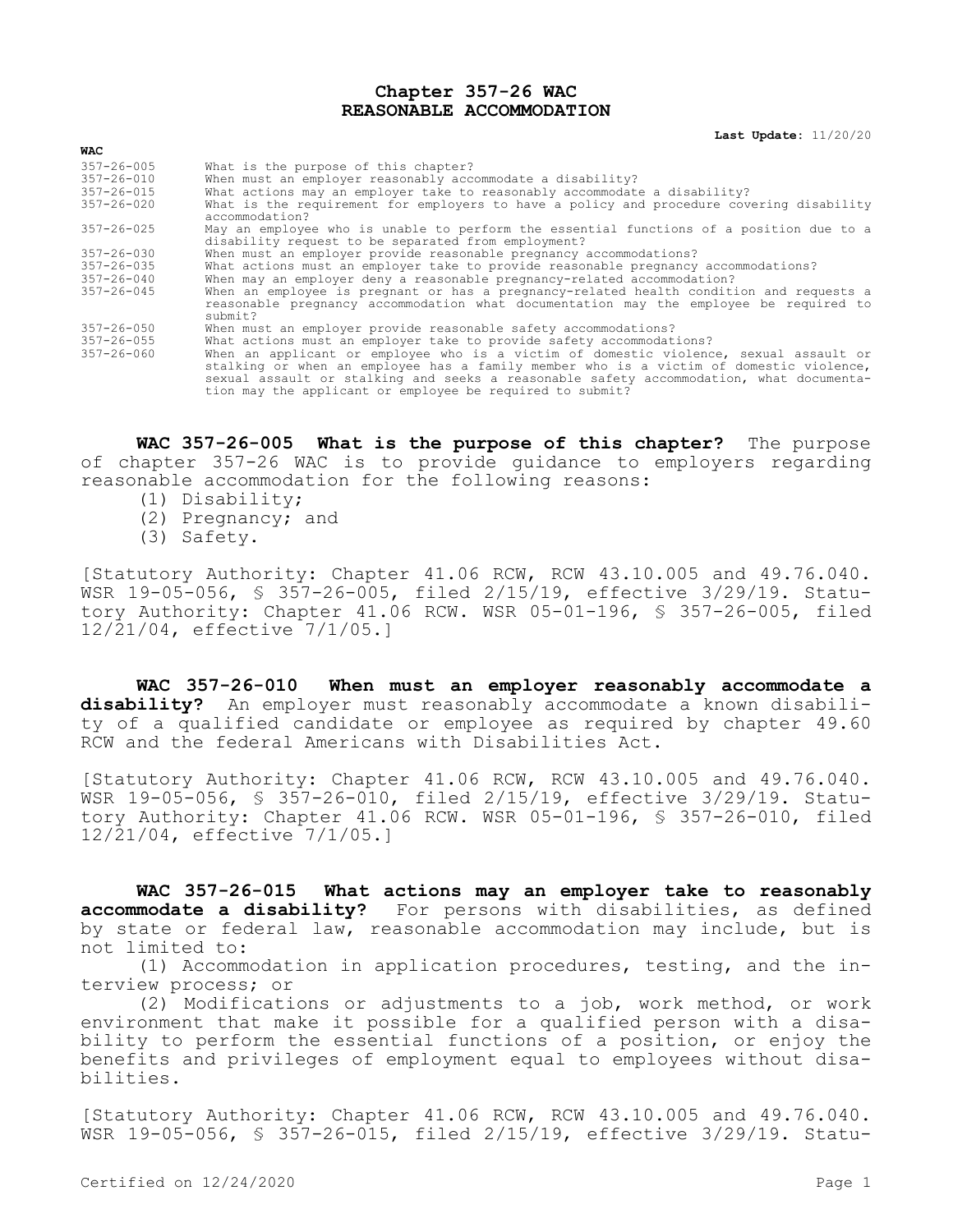tory Authority: Chapter 41.06 RCW. WSR 05-01-196, § 357-26-015, filed 12/21/04, effective 7/1/05.]

**WAC 357-26-020 What is the requirement for employers to have a policy and procedure covering disability accommodation?** (1) In accordance with the policy statement requirements of WAC 357-25-025, employers must develop and maintain a policy statement on reasonable accommodation.

(2) In accordance with state and federal laws, employers must develop and make readily available a procedure regarding reasonable accommodation of employees with disabilities.

(a) Each employee who requests reasonable accommodation must be provided access to the employer's reasonable accommodation procedure in an accessible format.

(b) Employees who request reasonable accommodation must be notified in writing that in the event they cannot be accommodated in their current position, and placement in an alternative vacant position is not possible, the appointing authority may initiate a disability separation in accordance with WAC 357-46-160.

[Statutory Authority: Chapter 41.06 RCW, RCW 43.10.005 and 49.76.040. WSR 19-05-056, § 357-26-020, filed 2/15/19, effective 3/29/19. Statutory Authority: Chapter 41.06 RCW. WSR 05-01-196, § 357-26-020, filed 12/21/04, effective 7/1/05.]

**WAC 357-26-025 May an employee who is unable to perform the essential functions of a position due to a disability request to be sep**arated from employment? An employee who is unable to perform the essential functions of the employee's position due to mental, sensory, or physical incapacity may notify the employer that they do not wish to pursue accommodation and would like to be separated from employment. In this case, the appointing authority is not required to consider a reasonable accommodation and may initiate a disability separation in accordance with WAC 357-46-160.

[Statutory Authority: Chapter 41.06 RCW, RCW 43.10.005 and 49.76.040. WSR 19-05-056, § 357-26-025, filed 2/15/19, effective 3/29/19. Statutory Authority: Chapter 41.06 RCW. WSR 05-01-196, § 357-26-025, filed 12/21/04, effective 7/1/05.]

**WAC 357-26-030 When must an employer provide reasonable pregnancy accommodations?** An employer must provide reasonable pregnancy accommodations to employees who are pregnant or have a pregnancy-related health condition as required in RCW 43.10.005.

[Statutory Authority: Chapter 41.06 RCW, RCW 43.10.005 and 49.76.040. WSR 19-05-056, § 357-26-030, filed 2/15/19, effective 3/29/19.]

**WAC 357-26-035 What actions must an employer take to provide reasonable pregnancy accommodations?** (1) An employer must provide employees who are pregnant or have a pregnancy-related health condition a reasonable pregnancy accommodation, which includes the following:

(a) Providing more frequent, longer, or flexible restroom breaks;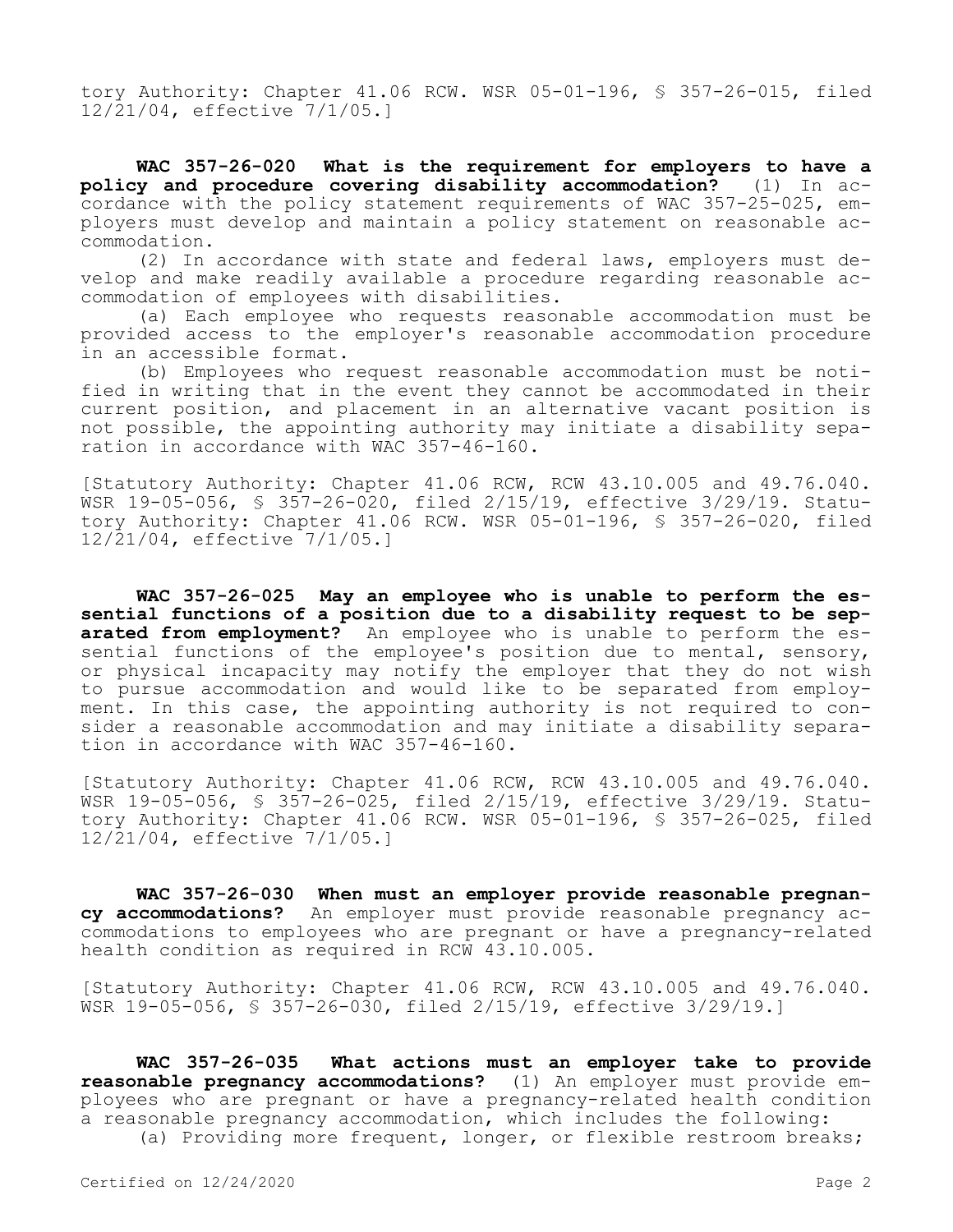(b) Modifying a no food or drink policy;

(c) Providing seating or allowing an employee to sit more frequently if the job requires standing;

(d) Providing reasonable break time for an employee to express breast milk for two years after the child's birth each time the employee has need to express the milk and providing a private location, other than a bathroom, if such a location exists at the place of business or worksite, which may be used by the employee to express breast milk. If the business location does not have a space for the employee to express breast milk, the employer shall work with the employee to identify a convenient location and work schedule to accommodate their needs;

(e) Job restructuring, part-time or modified work schedules, reassignment to a vacant position, or acquiring or modifying equipment, devices, or an employee's work station;

(f) Providing a temporary transfer to a less strenuous or less hazardous position;

(g) Providing assistance with manual labor and limits on lifting;

(h) Scheduling flexibility for prenatal visits; and

(i) Any further pregnancy accommodation an employee may request and to which an employer must give reasonable consideration in consultation with information provided on pregnancy accommodation by the department of labor and industries or the employee's attending health care provider.

(2) An employer cannot require an employee who is pregnant or has a pregnancy-related health condition to take leave if another reasonable pregnancy accommodation can be provided.

(3) The employer is not required to create additional employment that the employer would not otherwise have created, unless the employer does so or would do so for other classes of employees who need accommodation.

[Statutory Authority: Chapter 43.01 RCW and RCW 43.10.005. WSR 20-24-022, § 357-26-035, filed 11/20/20, effective 12/28/20; WSR 19-17-041, § 357-26-035, filed 8/15/19, effective 9/23/19. Statutory Authority: Chapter 41.06 RCW, RCW 43.10.005 and 49.76.040. 19-05-056, § 357-26-035, filed 2/15/19, effective 3/29/19.]

**WAC 357-26-040 When may an employer deny a reasonable pregnancyrelated accommodation?** The employer may deny a reasonable pregnancyrelated accommodation based on undue hardship, which means an action requiring significant difficulty or expense, to the employer's program, enterprise or business for pregnancy accommodations listed in WAC 357-26-035 (1)(d) through (i). The employer may not claim undue hardship for the pregnancy accommodations listed in WAC 357-26-035 (1)(a) through (c) or for limits on lifting over seventeen pounds.

[Statutory Authority: Chapter 43.01 RCW and RCW 43.10.005. WSR 20-24-022, § 357-26-040, filed 11/20/20, effective 12/28/20. Statutory<br>Authority: Chapter 41.06 RCW, RCW 43.10.005 and 49.76.040. WSR Authority: Chapter 41.06 RCW, RCW 43.10.005 and 49.76.040. 19-05-056, § 357-26-040, filed 2/15/19, effective 3/29/19.]

**WAC 357-26-045 When an employee is pregnant or has a pregnancyrelated health condition and requests a reasonable pregnancy accommodation what documentation may the employee be required to submit?**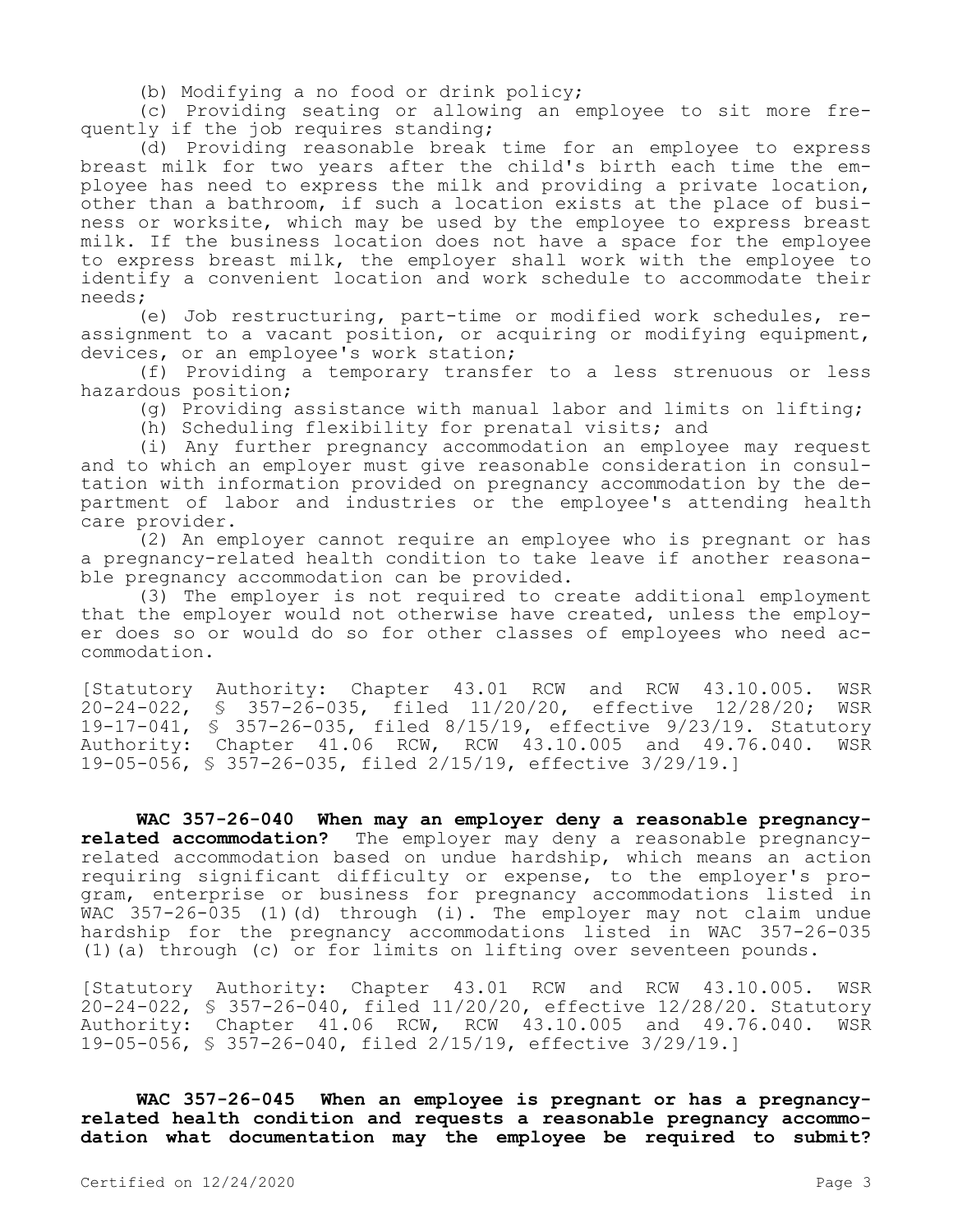When an employee is pregnant or has a pregnancy-related health condition and requests a reasonable pregnancy accommodation, the employee may be required to submit written certification from their licensed physician or health care professional for those pregnancy accommodations listed in WAC 357-26-035 (1)(e) through (i). An employee is not required to submit written certification for pregnancy accommodations listed in WAC 357-26-035 (1)(a) through (d) or for limits lifting over seventeen pounds.

[Statutory Authority: Chapter 43.01 RCW and RCW 43.10.005. WSR  $20-24-022$ , § 357-26-045, filed 11/20/20, effective 12/28/20. Statutory Authority: Chapter 41.06 RCW, RCW 43.10.005 and 49.76.040. WSR 19-05-056, § 357-26-045, filed 2/15/19, effective 3/29/19.]

**WAC 357-26-050 When must an employer provide reasonable safety accommodations?** An employer must provide reasonable safety accommodations to an applicant or employee who is a victim of domestic violence or an employee whose family member, as defined in chapter 357-01 WAC, is a victim of domestic violence, sexual assault or stalking as required in chapter 49.76 RCW.

[Statutory Authority: Chapter 41.06 RCW, RCW 43.10.005 and 49.76.040. WSR 19-05-056, § 357-26-050, filed 2/15/19, effective 3/29/19.]

**WAC 357-26-055 What actions must an employer take to provide safety accommodations?** (1) An employer must provide an applicant, or employee who is a victim of domestic violence or an employee whose family member, as defined in chapter 357-01 WAC, is a victim of domestic violence, sexual assault or stalking, a reasonable safety accommodation, which includes, but is not limited to the following:

(a) A transfer or reassignment;

(b) Modified schedule;

(c) Changed work telephone number, work email address and/or workstation;

(d) Installed lock;

(e) Implemented safety procedure; or

(f) Any other adjustment to a job structure, workplace facility, or work requirement in response to actual or threatened domestic violence, sexual assault or stalking.

(2) Leave taken in accordance with chapter 357-31 WAC may be considered a reasonable safety accommodation.

(3) The employer may deny a reasonable safety accommodation based on an undue hardship, which means an action requiring significant difficulty or expense.

[Statutory Authority: Chapter 41.06 RCW, RCW 43.10.005 and 49.76.040. WSR 19-05-056, § 357-26-055, filed 2/15/19, effective 3/29/19.]

**WAC 357-26-060 When an applicant or employee who is a victim of domestic violence, sexual assault or stalking or when an employee has a family member who is a victim of domestic violence, sexual assault or stalking and seeks a reasonable safety accommodation, what documentation may the applicant or employee be required to submit?** (1) When an applicant or employee who is a victim of domestic violence, sexual